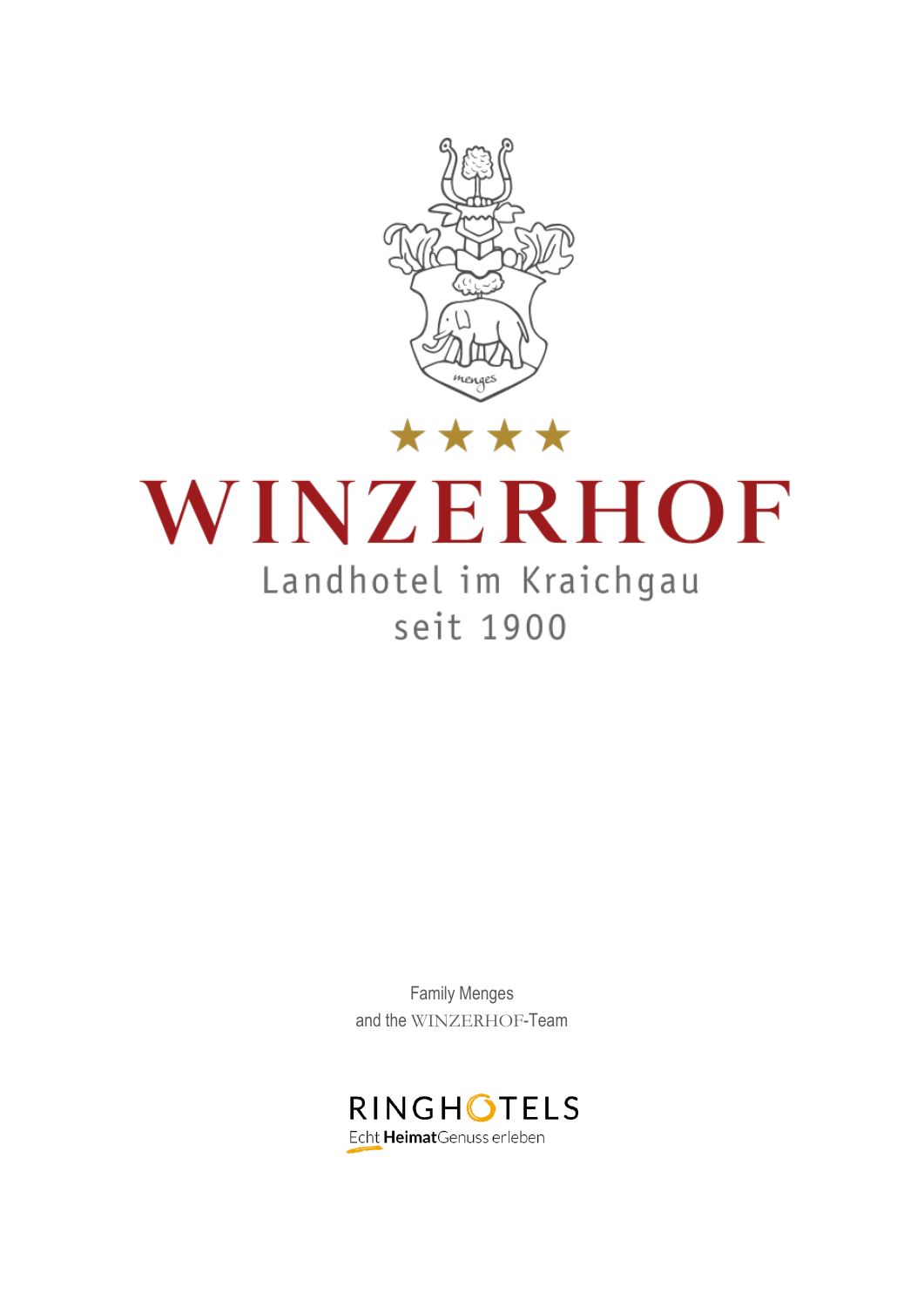### HEIMATGENUSS MENU

GARLIC

garlic soup / herb croutons

\*\*\*\*

POULARD

poulard breast / herb cream / mixed seasonal vegetables / rosemary potatoes

\*\*\*\*

APRICOT AND PEACH vanilla semolina cream / poached peach / apricot sorbet / caramelized puffed corn

38,00 € (including a donation of 1,00 € to the Clinic-Clowns)

# RINGHOTEL MENU

BUFFALO MOZZARELLA

buffalo mozzarella / melon salsa / serrano ham / arugula / vinaigrette / grissini

\*\*\*\*

CARROT AND GINGER carrot / ginger / lemongrass / spring roll

\*\*\*\*

#### DUCK

duck breast / balsamic vinegar sauce / mixed vegetables / crispy sage dumpling

 $***$ 

#### PEANUT AND BLACKBERRY

chocolate brownie with salted peanuts / blackberry ice cream / raspberry sauce / blackberry gel / peanut cream

> 62,00 € (including a donation of 1,00 € to the Clinic-Clowns)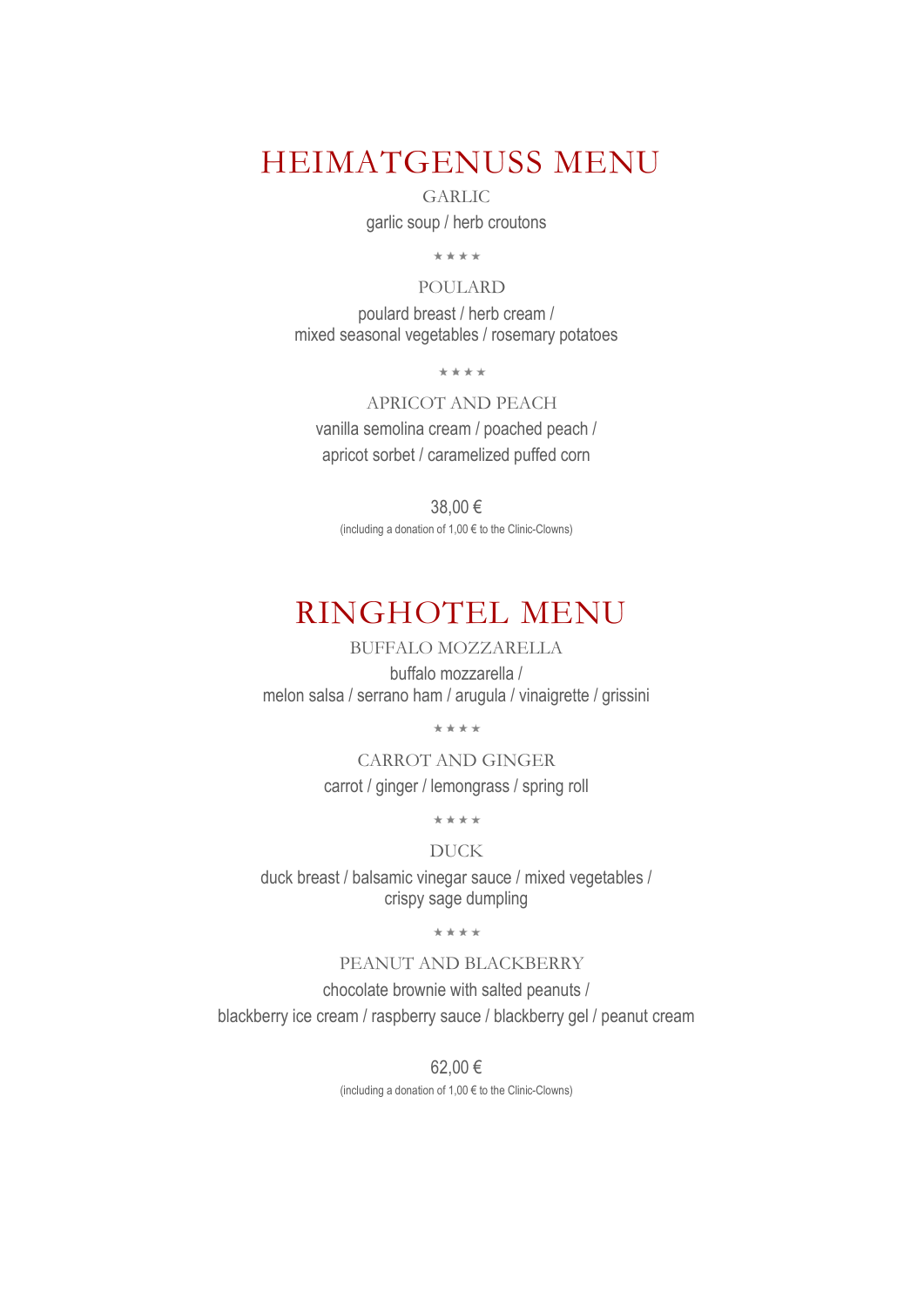# $\odot$  FOR THE LITTLE ONES  $\odot$

SPÄTZLE melted spaetzle / sauce 5,00 €

**SCHNITZEL** breaded turkey schnitzel / spaetzle 11,00 €

MAULTASCHEN Menges' swabian ravioli / tomato sauce 8,50 €

### STARTERS

#### BUFFALO MOZZARELLA

buffalo mozzarella / melon salsa / serrano ham / arugula / vinaigrette / grissini 16,00 €

#### SALMON ASIA STYLE

salmon tatar / sesame-crème fraiche / edamame / cucumber / wakame 16,00 €

#### VITELLO TONNATO

sliced saddle of veal / tuna sauce / capers / cherry tomatoes / arugula 15,00 €

#### CARPACCIO

charolais beef carpaccio / pesto dressing / dried tomatoes / olives / grana padano / pine nuts / salad bouquet 17,00 €

MENGES´ HAPPY SPOONS 6 seafood delicacies / happy spoons / tomato bruscetta 18,00 €

### SALAD

#### WINEMAKER-SALAD

mixed lettuce / house dressing / grana padano / tomatoes / croûtons 8,50 €

#### WINZERHOF–SALAD

mixed lettuce / house dressing / grana padano / tomatoes / croûtons 13,50 € … with grilled ikarimi salmon

19,50 €

…with mushrooms 17,00 €

…with turkey strips 17,50 €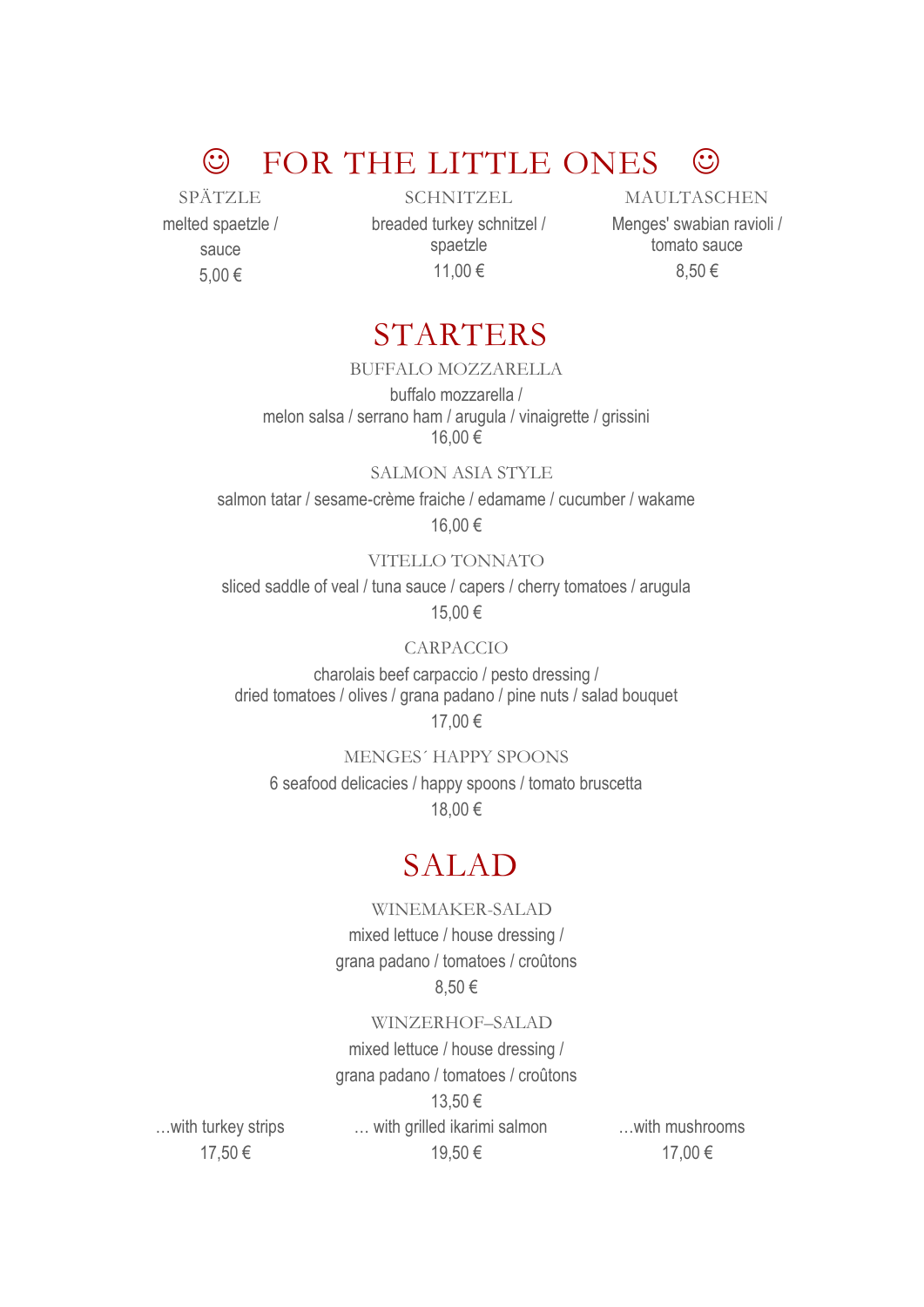### SOUPS

GARLIC garlic soup / herb croutons 7,50 €

CARROT AND GINGER carrot / ginger / lemongrass / spring roll 9,50 €

DUMPLING TRIO bacon dumpling / cheese dumpling / spinach dumpling / beef broth / fried onions 8,50 €

**CURRY** curry soup / spinach / scallop & king prawn skewer 14,80 €

### FISH

#### ZANDER

pike perch fillet / spring onion / chanterelle risotto / potato chips 30,00 € - small portion 26,00 €

TUNA

tuna -rare- / mixed asian vegetables / basmati rice / popped wild rice 34,50 € - small portion 27,50 €

#### **OCTOPUS**

roast octopus / olive oil / garlic / tomatoes / grilled mixed vegetables / rosemary potatoes 34,00 € - small portion 26,00 €

# VEGETARIAN

**CANNELLONI** spinach cannelloni / tomato sauce / buffalo mozzarella / pesto 21,00 €

PANZEROTTI panzerotti with ricotta spinach filling / cream chanterelles

#### €19.80

#### POTATO POCKETS

potato-herb pockets / melted tomatoes / fried arugula / cashew crunch 22,00 €

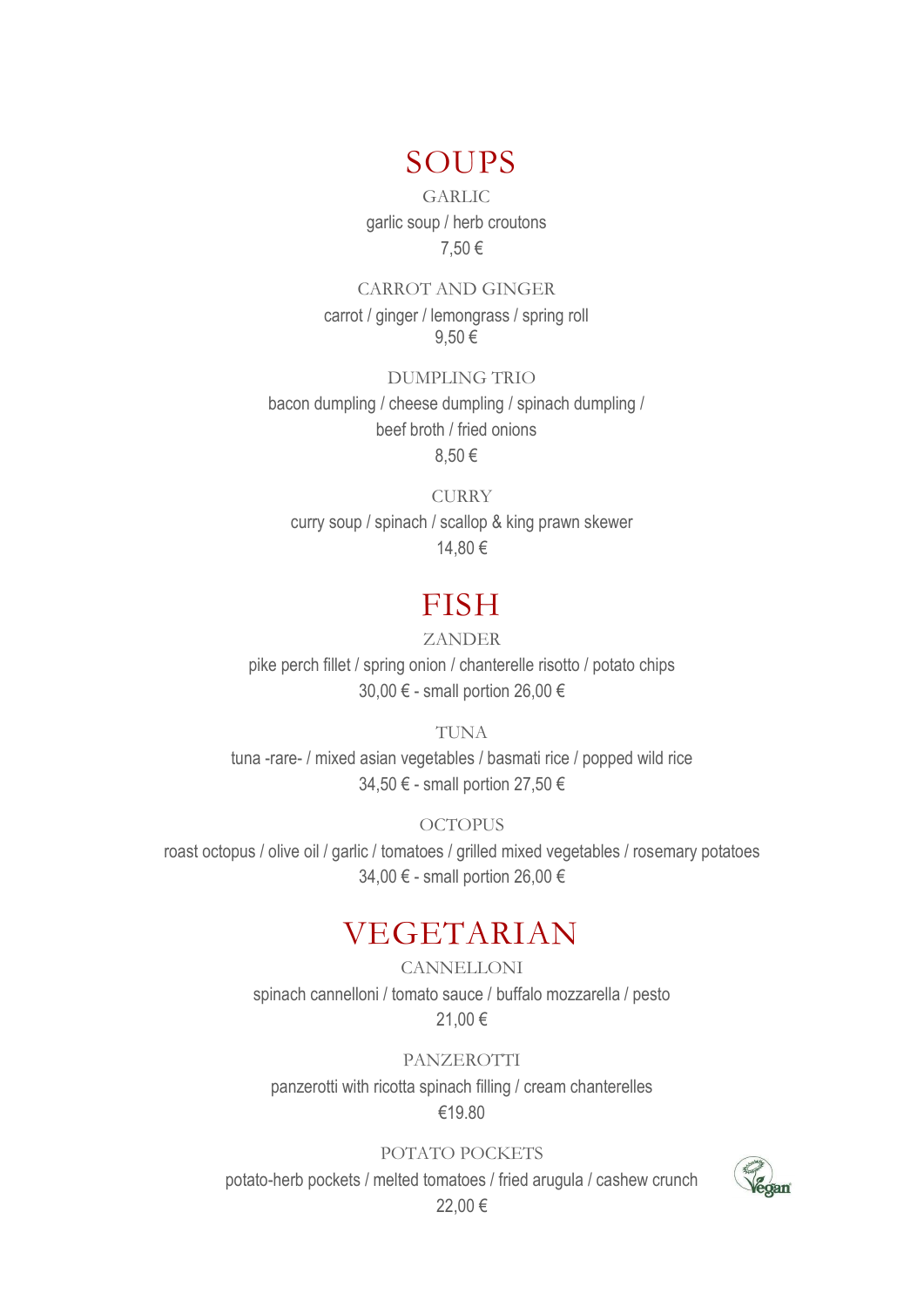## "HEIMATGENUSS" CLASSICS

HERRGOTT'S-BESCHEISSERLE Menge´s swabian ravioli / sautéed onions / potato - cucumber salad 18,50 €

> PORK ESCALOPE breaded pork escalope / french fries 18,50 €

> > OX CHEEK

braised ox cheek / pinot noir sauce / garden beens / bacon / fine noodles 27,00 €

#### POULARD

poulard breast / herb cream / mixed grilled vegetables / rosemary potatoes 26,00 €

### MEAT

#### PORK TENDERLOIN

pork tenderloin / colorful pepper cream sauce / mixed vegetables / fried potatoes 26,00 €

DUCK duck breast / balsamic vinegar sauce / mixed vegetables / crispy sage dumpling 26,00 €

#### ROAST JOINT

roast joint / sautéed swabian ravioli / fried onions / spätzle (swabian noodles) 26,00 €

#### BEEF FILLET

charolais beef fillet / caramelized red wine shallots / wild broccoli / celery puree 38,00 €

#### LAMB RACK

roasted lamb rack / goat cheese crust / sage pesto / spinach / rosemary potatoes 36,00 €